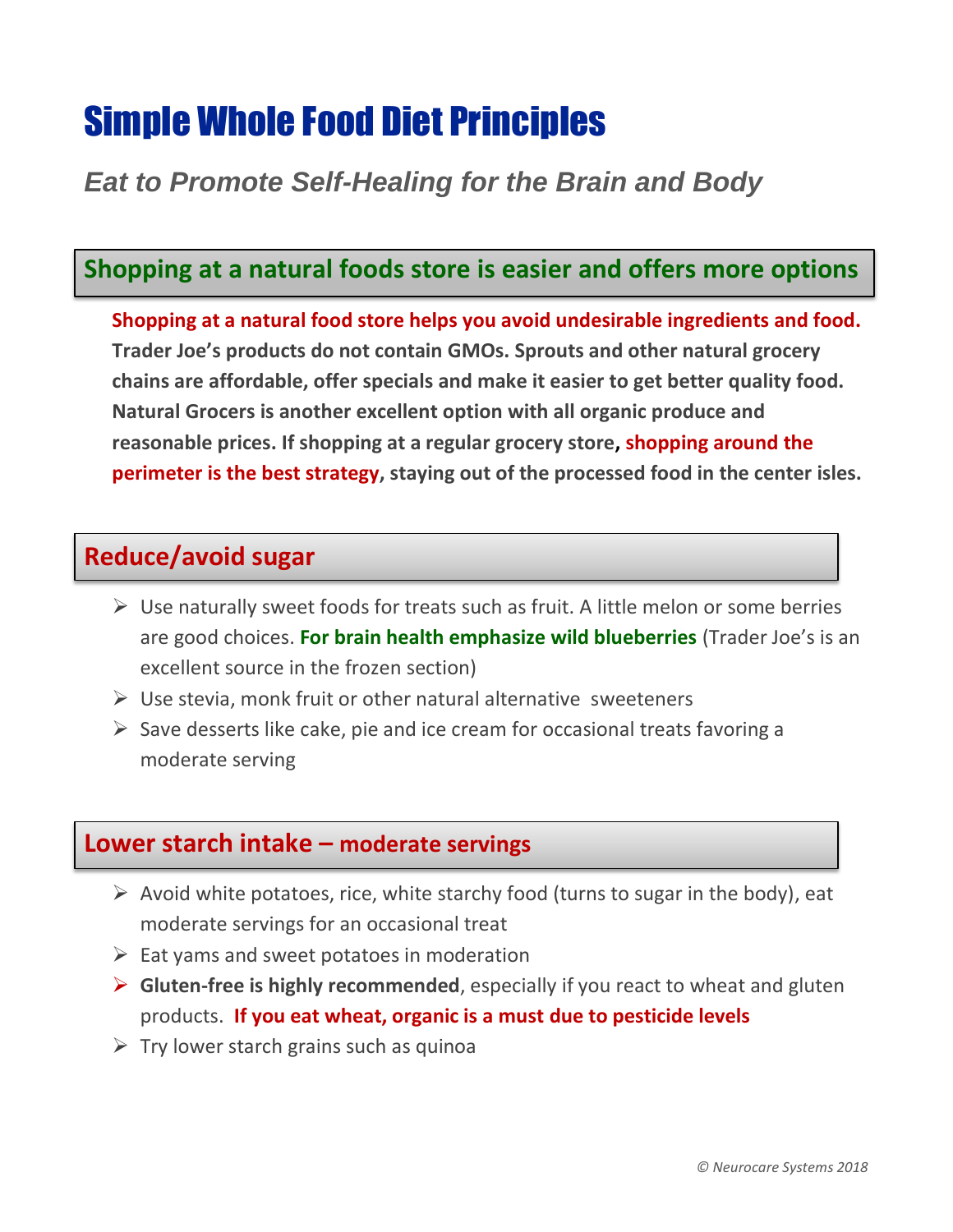### **Eat more vegetables**

- **Emphasize salads**
- **Sautéed veggies**
- **Steamed veggies**
- $\triangleright$  **Make green drinks** place any greens (spinach is a good choice) in a blender with water, ice, avocado if you like it creamy, and some berries or fruit (frozen works fine). Cucumber and



other juicier vegetables can also work well. Lime can brighten the taste. This can be done in any blender and it is a super way to get your nitric oxide boosting vegetables without a lot of work.

**A NutriBullet (or other smoothie blender) can make a quick drink**

### **Examples of foods to avoid entirely:**

- × **Processed meat that contains preservatives**
- × **Foods you are allergic to**
- × **Potato chips, French Fries**
- × **Refined and processed foods, lunch meat**
- × **Soda**
- × **Alcohol**
- × **Candy**
- × **Pastries, doughnuts**
- × **Soy**
- × **GMO corn (it must be organic), and processed foods**

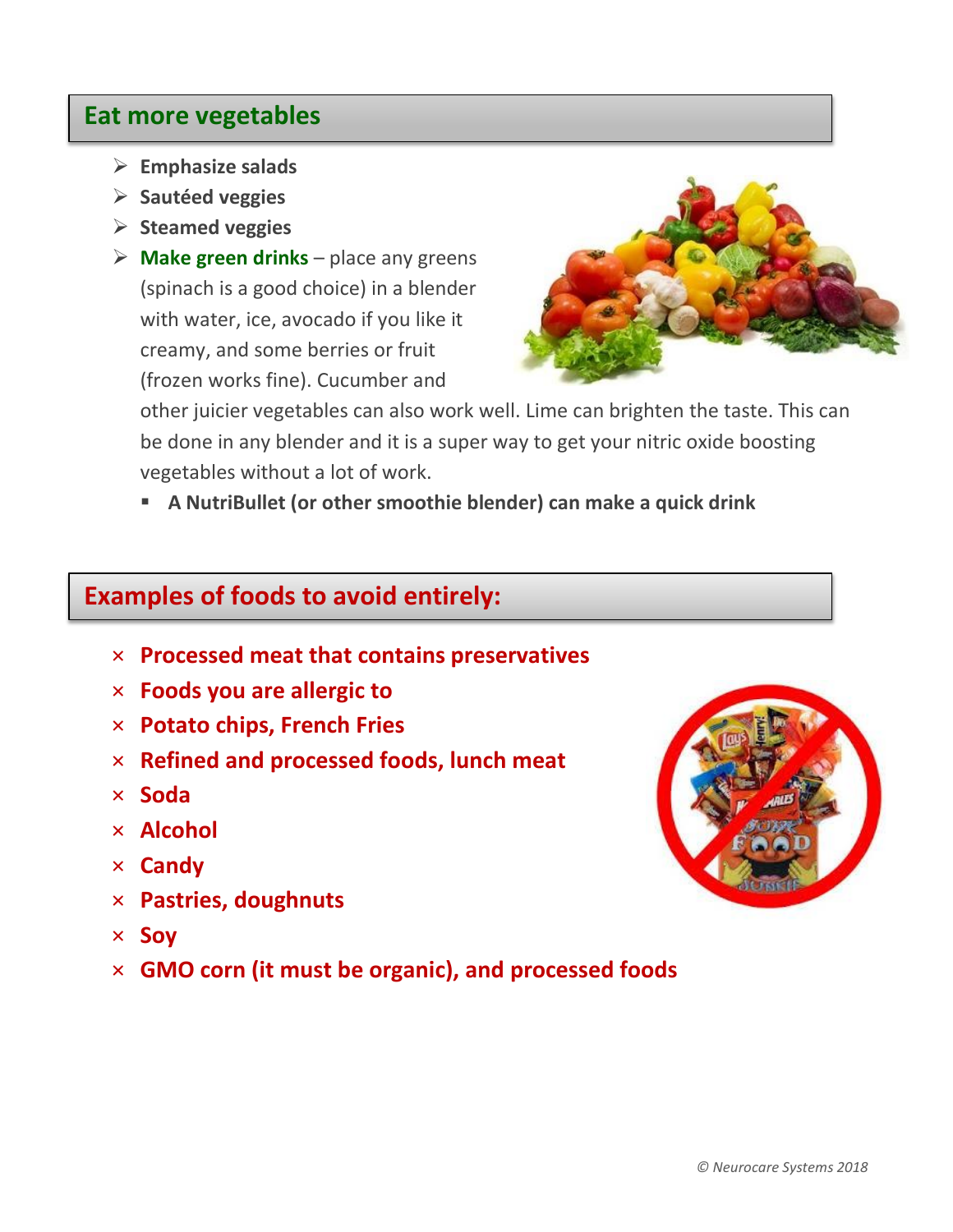# **Diet Plans - use for recipes and meal plans**

- **Mediterranean Diet [http://www.eatingwell.com/article/16372/8-ways](http://www.eatingwell.com/article/16372/8-ways-to-follow-the-mediterranean-diet-for-better-health/)[to-follow-the-mediterranean-diet-for-better-health/](http://www.eatingwell.com/article/16372/8-ways-to-follow-the-mediterranean-diet-for-better-health/)**
- **Paleo Diet [https://www.healthline.com/nutrition/paleo-diet-meal-plan](https://www.healthline.com/nutrition/paleo-diet-meal-plan-and-menu)[and-menu](https://www.healthline.com/nutrition/paleo-diet-meal-plan-and-menu)**
- **Ketogenic Diet -** a low carb, moderate protein, and high fat diet which puts the body into a metabolic state known as ketosis (fat burning). The Ketogenic diet is more restrictive but may be **very beneficial for brain repair and support**. Endless recipes can be easily found online. **[https://www.dietdoctor.com/low](https://www.dietdoctor.com/low-carb/keto)[carb/keto](https://www.dietdoctor.com/low-carb/keto)**

# **For all diet options: Add green drinks**

**Here is a green drink recipe to try. Look up recipes on the internet for more ideas** *but avoid high sugar fruit choices.*

- 1 cups water
- $\blacksquare$  1/2 cup spinach
- $\blacksquare$  1/4 cup cucumber
- $\blacksquare$  1 celery stalk
- A little parsley
- 1 apple
- **Small slice ginger**
- Ullice of lime or lemon
- $\sqrt{2} \frac{3}{4}$  cup of ice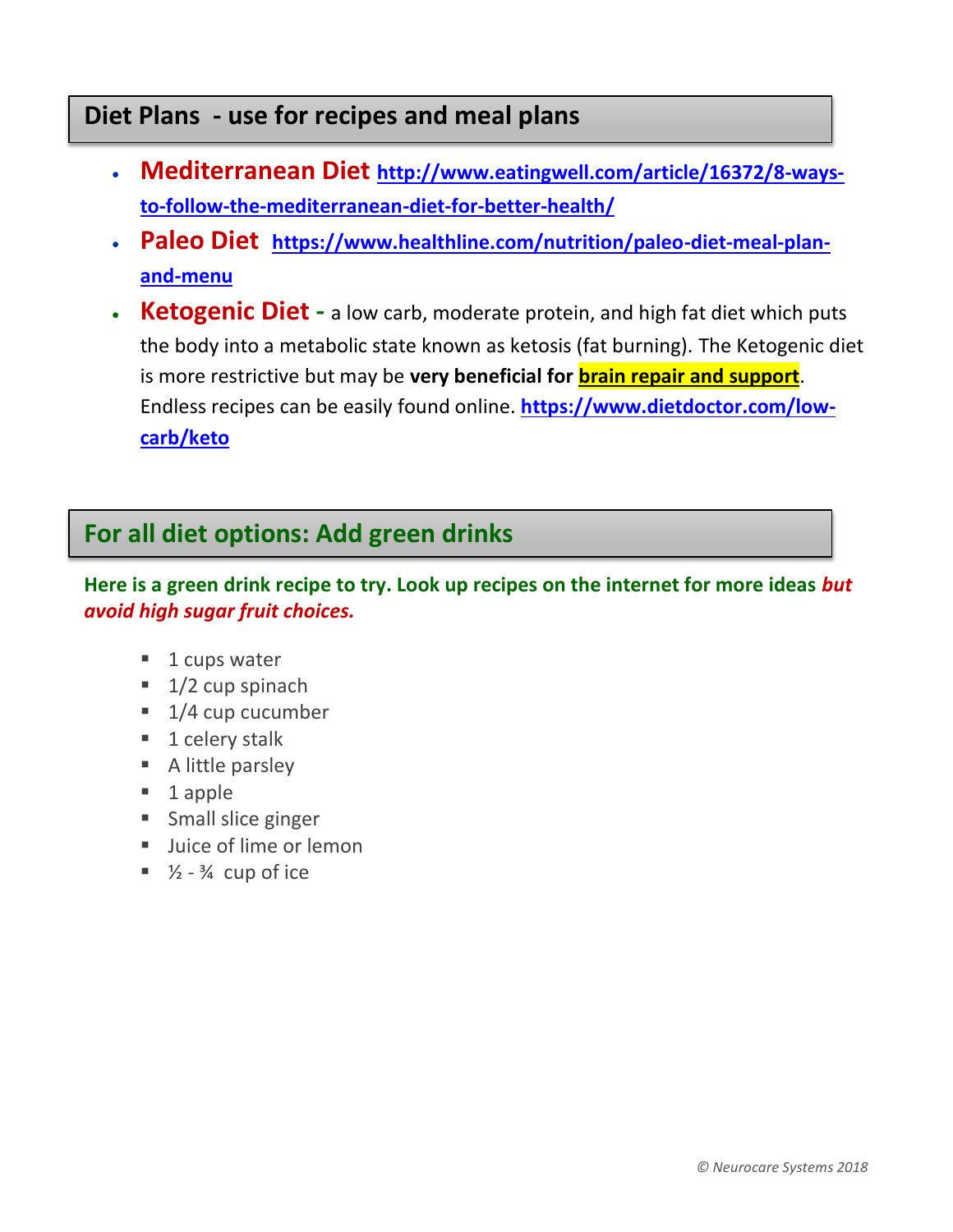# **SHOPPING LIST**

**These are not the only possible foods, follow the general principles on previous pages to include other food options.**

#### **Healthy fats – Brain Food, fats are good for keeping you satisfied longer**

- Avocado and avocado oil
- $\Box$  Extra Virgin Olive Oil make sure it is a reputable brand for good quality
- **Coconut Oil –BRAIN HEALTH**
- **MCT oil** –**BRAIN HEALTH**
- **Grass fed butter** Kerrygold
- Ghee

#### **Healthy Protein Choices:**

- **Organic or naturally raised eggs, pasture raised is best**
- **Organic or RBST free dairy products –** *eat only if you do not get congested from dairy or have allergic symptoms, soft cheeses and cultured dairy such as yogurt can be better choices. Milk is often challenging.*
- **Grass fed beef or lamb**
- **Organic and pasture raised chicken or turkey**
- **Legumes and beans:** soak overnight before cooking and add spices to assist digestion such as cumin
- **Wild salmon or trout**
- **Sardines**

#### **Spices and Herbs: add flavor and promote brain and overall health**

- $\Box$  Basil
- $\Box$  Cardamom
- $\Box$  Cayenne pepper
- $\Box$  Chili powder
- $\Box$  Cilantro
- $\Box$  Cinnamon
- $\Box$  Cumin
- $\Box$  Curry powder
- □ Garlic
- □ Ginger
- Mustard
- Oregano
- □ Paprika
- $\Box$  Parsley
- D Pepper
- □ Rosemary
- $\Box$  Thyme
- **Turmeric**
- Wasabi powder